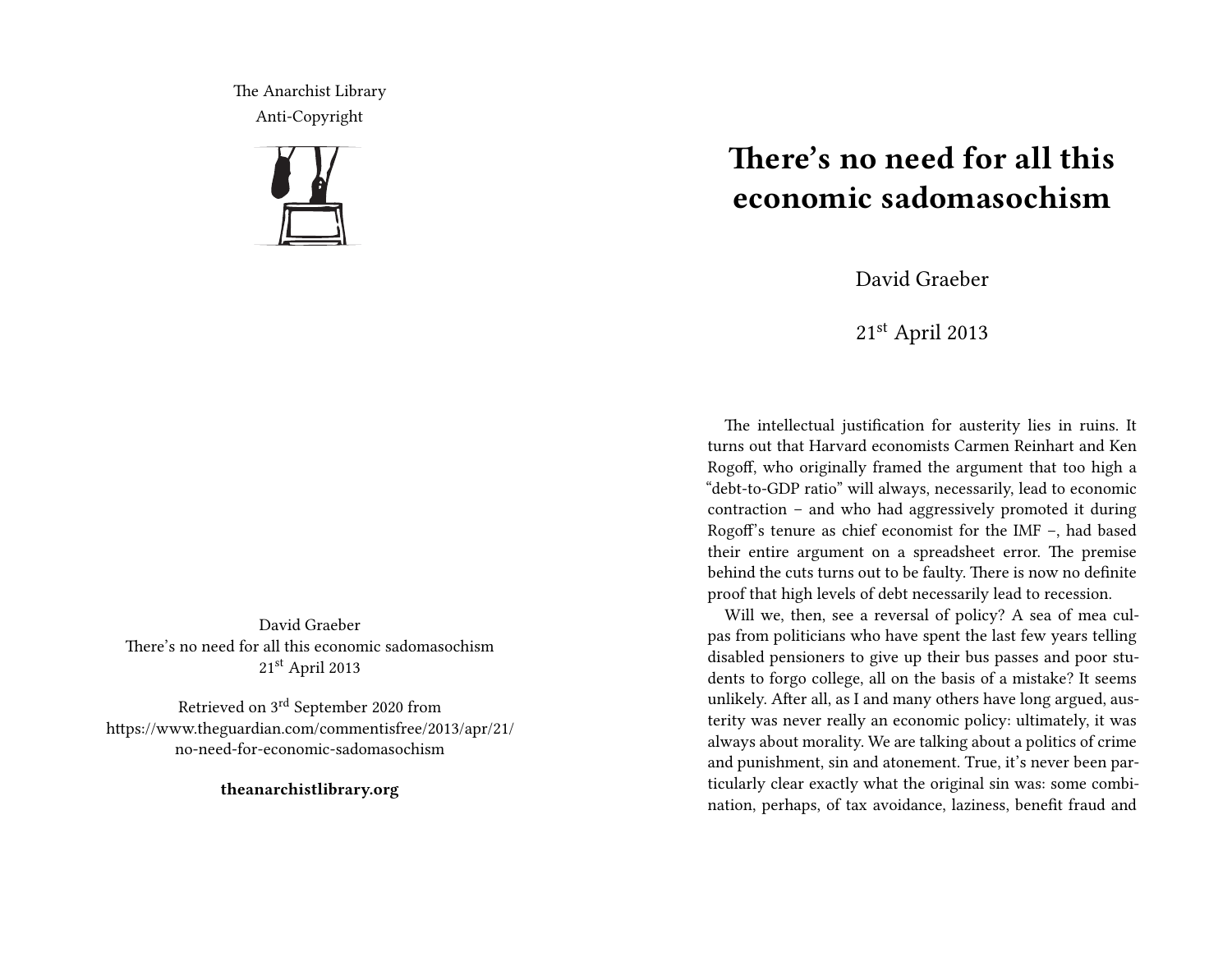the election of irresponsible leaders. But in a larger sense, the message was that we were guilty of having dreamed of social security, humane working conditions, pensions, social and economic democracy.

The morality of debt has proved spectacularly good politics. It appears to work just as well whatever form it takes: fiscal sadism (Dutch and German voters really do believe that Greek, Spanish and Irish citizens are all, collectively, as they put it, "debt sinners", and vow support for politicians willing to punish them) or fiscal masochism (middle-class Britons really will dutifully vote for candidates who tell them that government has been on a binge, that they must tighten their belts, it'll be hard, but it's something we can all do for the sake of our grandchildren). Politicians locate economic theories that provide flashy equations to justify the politics; their authors, like Rogoff, are celebrated as oracles; no one bothers to check if the numbers actually add up.

If ever proof was required that the theory is selected to suit the politics, one need only consider the reaction politicians have to economists who dare suggest this moralistic framework is unnecessary; or that there might be solutions that don't involve widespread human suffering.

Even before we knew Reinhart and Rogoff's study was simply wrong, many had pointed out their historical survey made no distinction between the effects of debt on countries such as the US or Japan – which issue their own currency and therefore have their debt denominated in that currency – and countries such as Ireland, Greece, that do not. But the real solution to the eurobond crisis, some have argued, lies in precisely this distinction.

Why is Japan not in the same situation as Spain or Italy? It has one of the highest public debt-to-GDP ratios in the world (twice that of Ireland), and is regularly featured in magazines like the Economist as a prima facie example of an economic basket case, or at least, how not to manage a modern industrial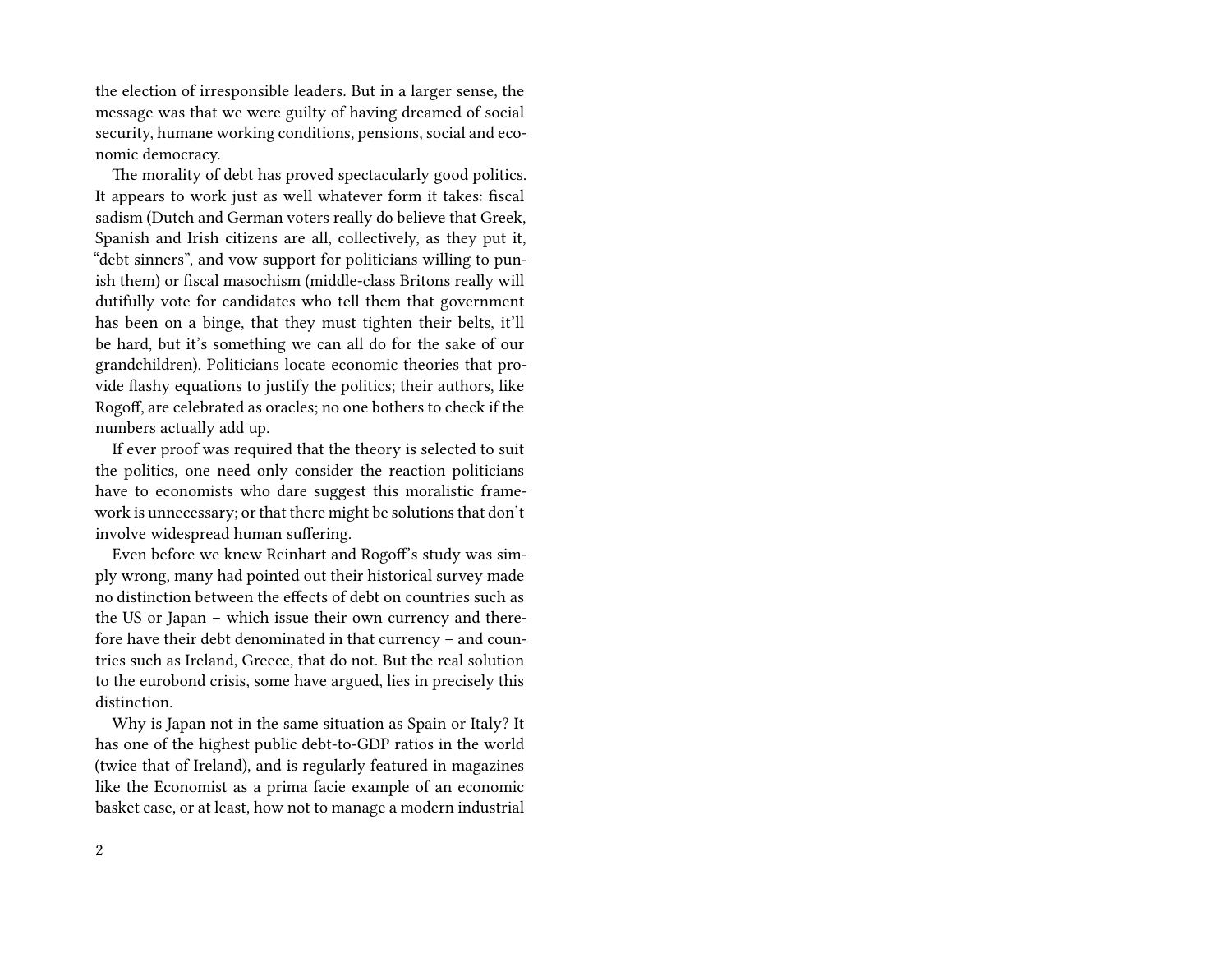economy. Yet they have no problem raising money. In fact the rate on their 10-year bonds is under 1%. Why? Because there's no danger of default. Everyone knows that in the event of an emergency, the Japanese government could simply print the money. And Japanese money, in turn, will always be good because there is a constant demand for it by anyone who has to pay Japanese taxes.

This is precisely what Ireland, or Spain, or any of the other troubled southern eurozone countries, cannot do. Since only the German-dominated European Central Bank can print euros, investors in Irish bonds fear default, and the interest rates are bid up accordingly. Hence the vicious cycle of austerity. As a larger percentage of government spending has to be redirected to paying rising interest rates, budgets are slashed, workers fired, the economy shrinks, and so does the tax base, further reducing government revenues and further increasing the danger of default. Finally, political representatives of the creditors are forced to offer "rescue packages", announcing that, if the offending country is willing to sufficiently chastise its sick and elderly, and shatter the dreams and aspirations of a sufficient percentage of its youth, they will take measures to ensure the bonds will not default.

Warren Mosler and Philip Pilkington are two economists who dare to think beyond the shackles of Rogoff-style austerity economics. They belong to the modern money theory school, which starts by looking at how money actually works, rather than at how it should work. On this basis, they have made a powerful case that if we just get back to that basic problem of money-creation, we may well discover that none of this is ever necessary to begin with. In conjunction with the Levy Institute at Bard College, they propose an ingenious, yet elegant solution to the eurobond crisis. Why not simply add a bit of legal language to, say, Irish bonds, declaring that, in the event of default, those bonds could themselves be used to pay Irish taxes? Investors would be reassured the bonds would remain